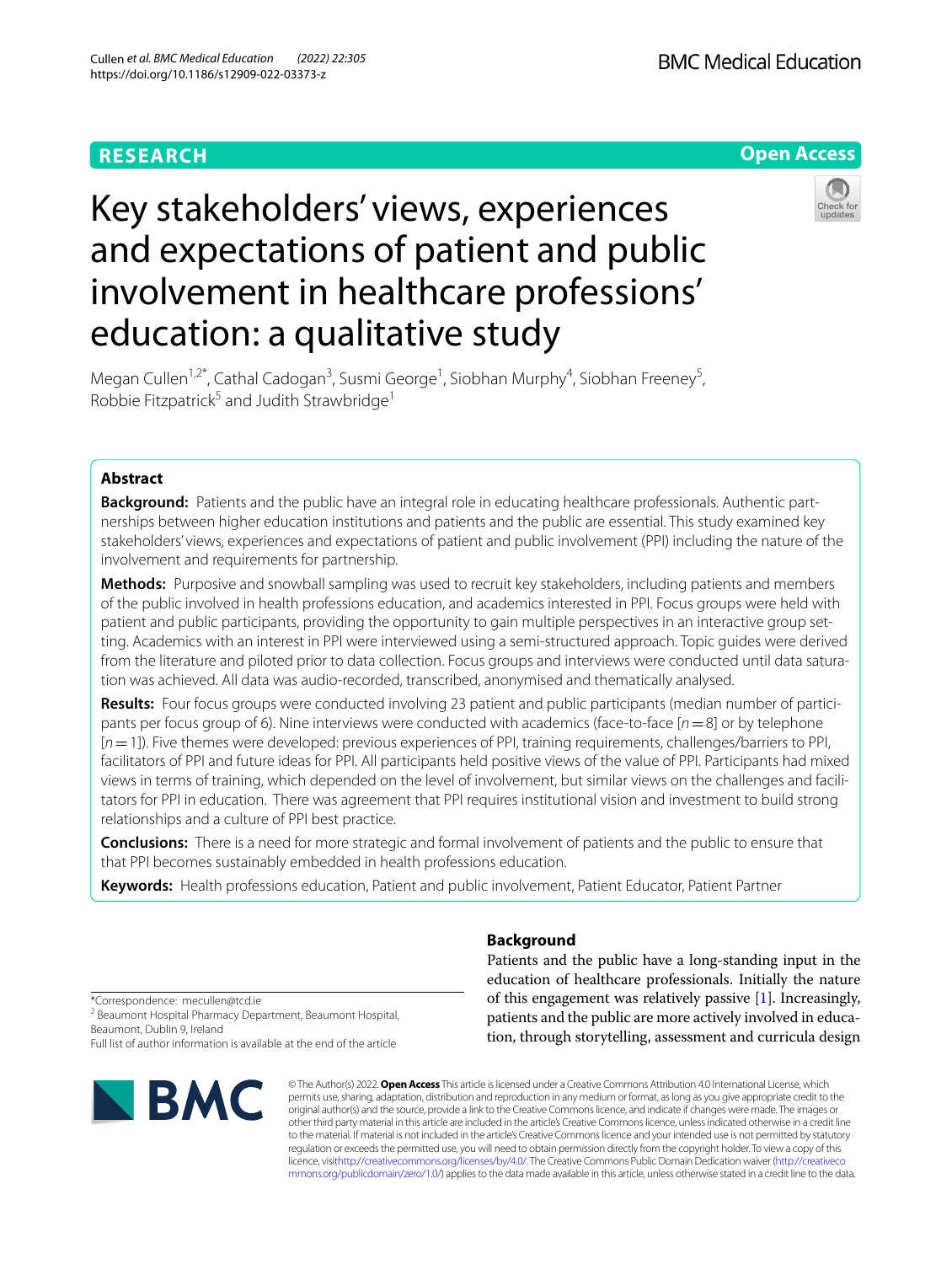[[2\]](#page-10-1). Towle, et al. explored diferent levels of PPI in education ranging from paper-based activities, to co-teaching, co-designers of the curricula and sustained involvement in PPI at an institutional level  $[3]$  $[3]$  $[3]$ . They built on Tew, at al.'s 'Ladder of Involvement' to produce a taxonomy which measures the depth and impact of PPI in education [[3](#page-10-2), [4](#page-10-3)]. It has been demonstrated that such involvement has the capacity for motivating students, demonstrating the relevance of learning and encouraging the development of key professional skills (e.g. communication, fostering empathy) [[5,](#page-10-4) [6](#page-10-5)]. Patients and the public have an integral role in educating healthcare professionals, and their involvement is considered essential for high quality education [\[7\]](#page-10-6).

The first structured PPI programme was introduced in medicine in the 1960s with the development of 'simulated patients' [[8\]](#page-10-7). These programmes successfully addressed problems encountered in teaching clinical skills and demonstrated student acceptability and short-term efectiveness [[1,](#page-10-0) [3,](#page-10-2) [8](#page-10-7)]. PPI was later introduced to healthcare professions outside of medicine, such as pharmacy [\[9](#page-10-8), [10\]](#page-10-9), physiotherapy [[11\]](#page-10-10), occupational therapy [[12\]](#page-10-11) and dentistry [[13\]](#page-10-12), with studies reporting higher levels of involvement of patients in education [\[11](#page-10-10)].

More recently, there has been a noted increase in the diversity of roles and an extension of PPI to postgraduate and continuing professional education. A systematic review of patient involvement in medical education reported that patients are increasingly being more involved in student selection, summative assessment and curriculum development [\[2\]](#page-10-1). Similarly, an observational study reported PPI in student recruitment, student assessment, programme management, course evaluation, curricula design across multiple universities and training establishments [\[4](#page-10-3), [7](#page-10-6)]. A review reported a lack of resources and a need to move from isolated initiatives to sustained and authentic partnership with patients at an institutional level [\[3](#page-10-2)]. A systematic review to identify contextual factors and strategies to enable optimal PPI in the design, delivery and evaluation of health services reported that half of the included studies demonstrated a low level of PPI [\[7\]](#page-10-6). There is also a wide variation in the manner and extent of PPI in the education of healthcare professionals  $[6]$  $[6]$ .

Recommendations have been made to identify more ways of involving patients in education [[14](#page-10-13)]. However, consensus on how to best optimise PPI is currently not available  $[15]$ . This lack of consensus was echoed in a recent Best Evidence Medical Education (BEME) collaboration systematic review which concluded that, while the beneft of PPI is well established in the literature, there is a lack of an underpinning conceptual basis to translate theory into practice [\[6](#page-10-5)]. While recent studies have shown that patient involvement can efectively deliver essential practical skills to students and enrich healthcare education,

the extent to which patients are involved at an institutional level has not improved, nor have the outcomes of PPI interventions progressed [[6\]](#page-10-5). One systematic review reported that longitudinal institutional incorporation, resource support, patient recruitment and training and clear faculty commitment are required to support sustainable PPI in education, however more information is required to update PPI frameworks and to identify patient needs and roles in education [\[2](#page-10-1)]. Past studies have also shown gaps in the literature in relation to ethical issues, long- and short- term outcomes, psychological impact and key procedural contributors such as recruitment, selection and preparation  $[6, 16, 17]$  $[6, 16, 17]$  $[6, 16, 17]$  $[6, 16, 17]$  $[6, 16, 17]$  $[6, 16, 17]$  $[6, 16, 17]$ . The need of participant training is an important concept to address in PPI. While training can be benefcial some studies have suggested that training could prevent PPI participants from being the general representative of that population [[18](#page-10-17)].

A greater knowledge of key stakeholder views, requirements and expectations are essential to the incorporation of sustainable PPI at an institutional level  $[4, 19]$  $[4, 19]$  $[4, 19]$ . The aim of this study is to obtain key stakeholders views, experiences and expectations of PPI in healthcare education that will form recommendations for the development of deep and sustainable PPI in health professions education.

The objectives of this study are to:

- Explore how key stakeholders think patients and the public need to be involved in educating healthcare professionals;
- Examine what motivates people to become involved in PPI and what extent are they willing to be involved;
- Explore what key stakeholders think is required for deep and sustained patient and public involvement in healthcare education.

## **Research methodology**

## **Study design**

A qualitative study was conducted comprising focus groups and semi-structured interviews. This study received ethical approval from the Royal College of Surgeons in Ireland (RCSI) Research Ethics Committee (REC1609). Focus groups were selected for patients and the public to gain multiple perspectives in an interactive group setting. Focus groups were chosen to encourage participants to explore both individual and shared experiences and views [[20](#page-10-19)]. An interview approach was selected for members of faculty who have experience with PPI to identify views and attitudes to PPI in education. The Consolidated criteria for Reporting Qualitative research (COREQ) qualitative checklist was used to aid reporting of study methods, context of the study fndings, analysis and interpretation (Additional fle [1](#page-9-0)) [\[20\]](#page-10-19).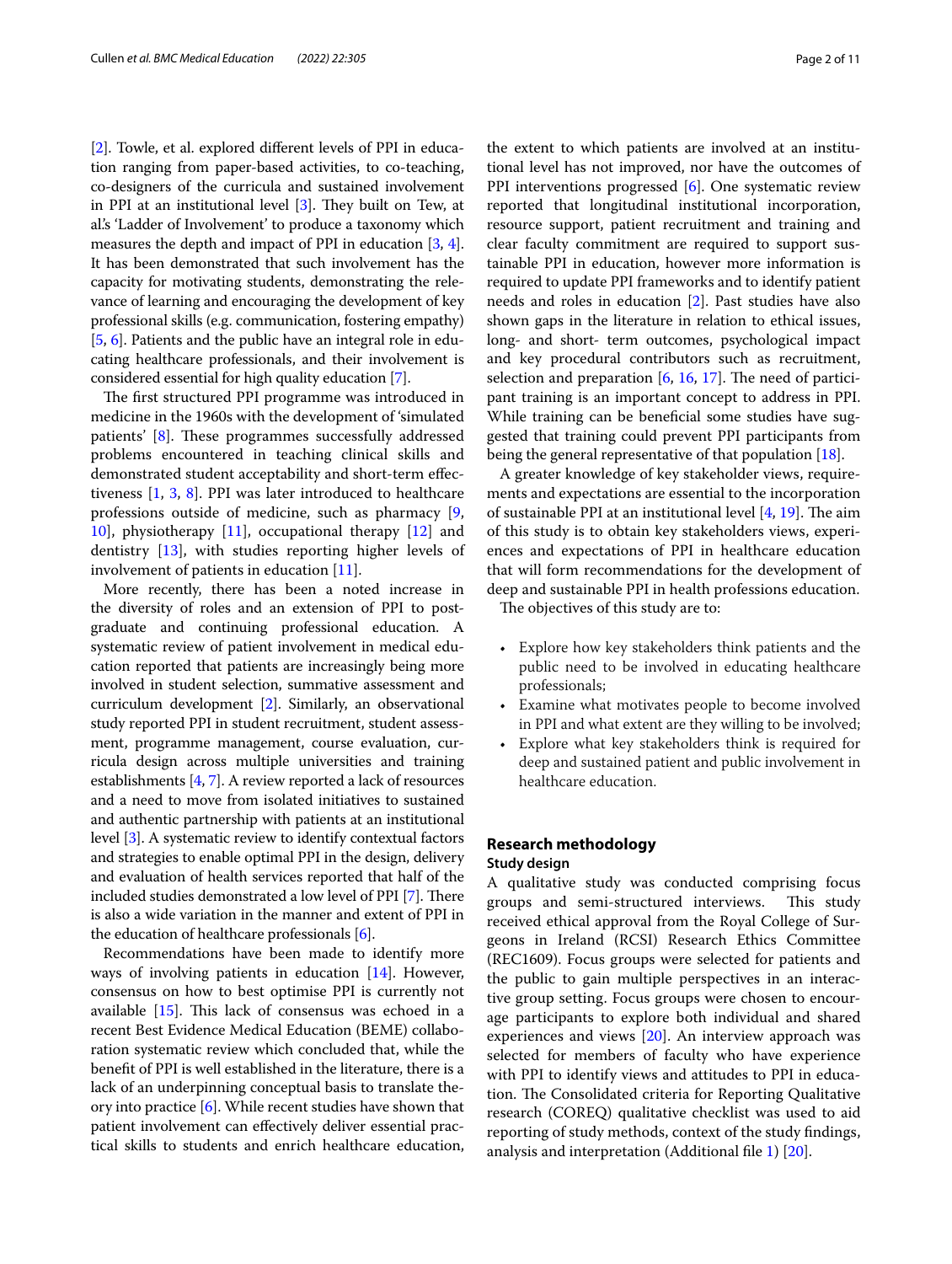#### **Sample selection and recruitment**

Purposive and snowball sampling was used to identify participants [[21](#page-10-20)]. Two cohorts of participants were involved in this study: patient and public participants (cohort 1) and members of university faculty (cohort 2). Patient and public participants were included in this study to involve people with experiences of health services, patient advocates, carers, and family members. Simulated patients and actors were also defned as public participants.

Patients were invited by a gatekeeper to participate from a list of patients who are involved in education in the university. Patient and public participants were also invited via patient advocacy groups such as Aware Ireland (provides support for people experiencing depression or bipolar disorder), Parkinson's Ireland and the Multiple Sclerosis Society of Ireland. Advocacy groups were contacted and study details were circulated to members, asking for those interested in participating to email a member of the research team. Staf were invited from within the university. A selected number of academics were invited from outside the university based on having been identifed as leading on PPI through literature review, with one participant located outside of Ireland, in the United Kingdom.

# **Data collection**

Participants were invited to attend focus group discussions or interviews. Topic guides were developed based on a literature review and piloted prior to data collection by MC with two individuals external to the research team to ensure clarity of questions and that relevant data were collected (Additional file [2](#page-9-1)) [\[3](#page-10-2), [7,](#page-10-6) [15\]](#page-10-14). Two topic guides were designed, one for focus groups with patient and public participants and another for interviews with members of faculty. The focus group topic guide covered past experiences in PPI, motivation for being involved in PPI, how could academic institutions best recognize their contributions, views on training for PPI and facilitators and barriers to their involvement in education. The interview topic guide explored how patients and the public can best be involved in education, training requirements, motivation to be involved (for both patients and the public and staf) and facilitators and barriers for academics becoming involved or more involved in PPI. Focus groups and interviews were audio-recorded and transcribed by SG. Field notes were also taken during focus groups and included in the analysis. Participants could then review, edit or erase their transcript up to 14 days after they were transcribed, after which personal identifers were removed from transcripts. Data were collected until data saturation was achieved. This was defined as the point at which no new themes or codes emerge from the data [\[22\]](#page-10-21).

## **Data analysis**

Thematic analysis was employed with an inductive approach and worked within a constructivist epistemology, in accordance with published guidance [[23](#page-10-22)[–25](#page-10-23)]. A six step process was employed, as developed by Braun and Clarke  $[24]$  $[24]$ . This method involved familiarization with the data, generating initial codes, searching for themes, reviewing themes, defning and naming themes and documenting the results. Refexivity was also considered, where researcher biases and assumptions were explored prior to data collection and during data analysis. Refexive conversations were undertaken during research meetings on author views and acknowledgements were made on respective author backgrounds and how this may impact analysis. Author biases was recognized and recommended approaches were utilized, such as doublecoding and iterative interpretation, to aid rigorous and transparent analysis [[26\]](#page-10-25). Two investigators (MC, SG) conducted primary coding, codes were then reviewed with other members of the research team (JS, CC) and resolved discrepancies by consensus discussion. SF and RF were study patient collaborators and were involved in data interpretation. The researchers discussed various themes and verifed relationships between themes and data codes. Some of the quotes fell under multiple themes as they demonstrated relevance to more than one area. A consensus of all collaborators was used to develop the fnal structure of relationships between themes and select representative data to illustrate the themes.

Data from the interviews and focus groups were triangulated using a convergence coding matrix. This involved reviewing the fndings from each cohort to determine whether there was agreement, partial agreement, silence or dissonance between the cohorts [[27\]](#page-10-26).

# **Results**

#### **Participant characteristics**

Four focus groups were conducted involving 23 patient and public participants (12 female). The median number of participants per focus group was six. Nine interviews were conducted with academics (fve female), either face-to-face  $(n=8)$  or by telephone  $(n=1)$ . Focus group discussions each lasted approximately 60 min and each interview lasted approximately 20 min.

Most focus group and interview participants had some degree of PPI involvement, with most of the involvement being at a low level, for example as patients or simulated patients for Objective Structured Clinical Examinations (OSCE). There was some experience with PPI with higher levels of involvement, such as workshops where patients had an opportunity to discuss their experiences with their disease and the healthcare system and give feedback to students.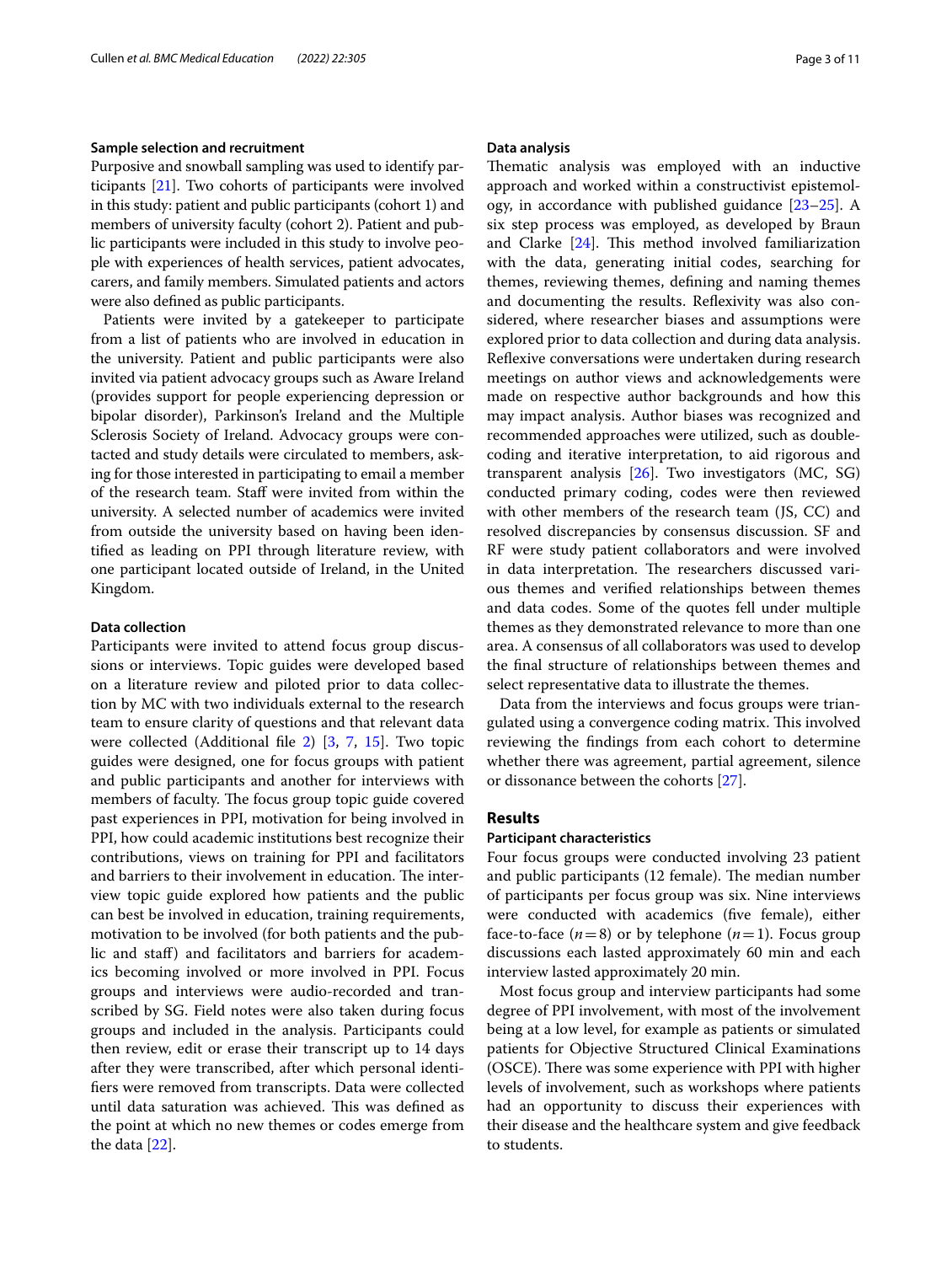# <span id="page-3-0"></span>**Table 1** Themes and subthemes identifed in thematic analysis

| Themes                         | Subtheme                                  |  |  |  |  |  |
|--------------------------------|-------------------------------------------|--|--|--|--|--|
| 1. Previous experiences of PPI | Experiences and impact                    |  |  |  |  |  |
| 2. Training                    | Desire for training                       |  |  |  |  |  |
|                                | Description of training                   |  |  |  |  |  |
|                                | Effect on meaningful engagement           |  |  |  |  |  |
| 3. Challenges/Barriers         | Patient and public challenges/barriers    |  |  |  |  |  |
|                                | Academic facilitators challenges/barriers |  |  |  |  |  |
|                                | Institutional challenges/barriers         |  |  |  |  |  |
| 4. Facilitators                | Patient and public facilitators           |  |  |  |  |  |
|                                | Academic facilitators                     |  |  |  |  |  |
|                                | Institutional facilitators                |  |  |  |  |  |
| 5 Euture ideas for PPL         | Method of Involvement (description)       |  |  |  |  |  |
|                                | Timing/duration of activity               |  |  |  |  |  |
|                                | Recruitment methodology                   |  |  |  |  |  |
|                                |                                           |  |  |  |  |  |

# **Thematic analysis code generation**

Five themes were developed (Table [1](#page-3-0)). These themes comprised; previous experiences of PPI events, training, challenges/ barrier of PPI, facilitators/ enablers of PPI and future ideas for PPI activities.

## **Convergence coding matric for contextual factors**

A Convergence Coding Matric for Contextual Factors (Table [2](#page-3-1)) was developed to illustrate where agreement, partial agreement, silence and disagreement was observed between and within groups of participants.

# **Completeness comparison**

# *Previous experiences and impact of PPI*

Most participants had positive views of their previous experiences in PPI in education. Patient and public participants discussed the positive social side of the events as well as seeing the benefts for the students, whereas staff mainly focused on the positives for the students. Patient and public participants reported that their past

# <span id="page-3-1"></span>**Table 2** Convergence coding matric for contextual factors

| <b>Themes</b>                     | Subtheme                                           | <b>Convergence Code</b> |           |             |                                        |                     |           |   |                      |  |
|-----------------------------------|----------------------------------------------------|-------------------------|-----------|-------------|----------------------------------------|---------------------|-----------|---|----------------------|--|
|                                   |                                                    | Interview               |           |             |                                        | <b>Focus Groups</b> |           |   |                      |  |
|                                   |                                                    | Agreement Partial       | agreement |             | Silence Disagreement Agreement Partial |                     | agreement |   | Silence Disagreement |  |
| 1. PPI experiences                | Past experiences/<br>impact of PPI                 |                         |           |             |                                        |                     |           |   |                      |  |
| 2. Training                       | Desire for training                                |                         |           |             |                                        |                     |           |   |                      |  |
|                                   | Description of<br>training                         |                         |           |             |                                        |                     |           |   |                      |  |
|                                   | Effect on meaning-<br>ful engagement               |                         |           |             |                                        |                     |           |   |                      |  |
| 3. Challenges/<br><b>Barriers</b> | Patient and public<br>challenges/barriers          |                         |           |             |                                        |                     |           |   |                      |  |
|                                   | Academic facilita-<br>tors challenges/<br>barriers |                         |           |             |                                        |                     |           |   |                      |  |
|                                   | Institutional chal-<br>lenges/barriers             |                         |           |             |                                        |                     |           |   |                      |  |
| <b>4. Facilitators</b>            | Patient and public<br>facilitators                 |                         |           |             |                                        |                     |           |   |                      |  |
|                                   | Academic facilita-<br>tors                         |                         |           |             |                                        |                     |           |   |                      |  |
|                                   | Institutional facili-<br>tators                    |                         |           |             |                                        |                     |           |   |                      |  |
| 5. Future ideas<br>for PPI        | Timing/ duration<br>of activity                    |                         |           |             |                                        |                     |           |   |                      |  |
|                                   | Method of Involve-<br>ment (description)           |                         |           |             |                                        |                     |           |   |                      |  |
|                                   | Recruitment/<br>recruitment meth-<br>odology       |                         |           |             |                                        |                     |           |   |                      |  |
| <b>Total</b>                      |                                                    | 9                       | 3         | $\mathbf 0$ | $\mathbf{1}$                           | 6                   | 2         | 4 | 1                    |  |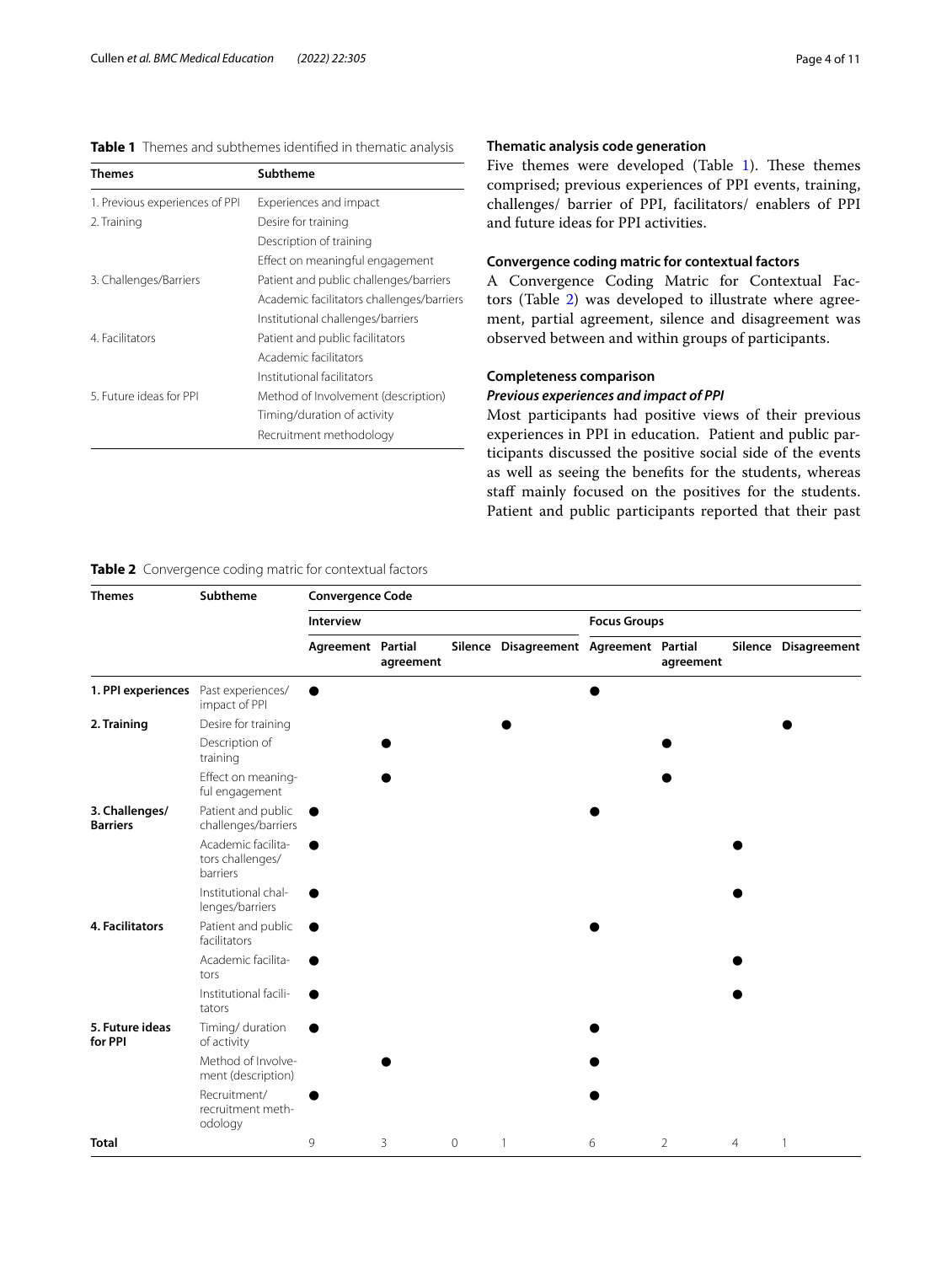experiences were very enjoyable. All focus group and interview participants agreed that they saw immense value of PPI events for students.

*"It's much better learning from those who sufer from a disease than learning from a book" (focus group participant D).*

There was also a uniform expression of how much students enjoyed and engaged in such events and how it demonstrates relevance of learning for students and has a humbling effect on both students and academic staff.

*"Tat person really did educate all of us and remind us in terms of why we're here and stopped us meandering really and brought us back to focus" (interview B).*

Participants also believed that it would have a beneficial on professional development and helps create equal relationships between patients, students and healthcare professionals.

*"I think that's a wonderful educational opportunity because we are equal" (focus group participant K).*

Although overall the views about PPI were very positive, there were some concerns about getting the right participant for PPI in education.

"There might be problems with getting the right sort *of members of the public who could be involved. If we're not very careful, we could end up with patients with very narrow and negative agendas. And we need to avoid that" (interview D).*

The issues expressed by patient and public participants concerned how they felt during the experiences. They described occasions where they felt uncomfortable or embarrassed.

*"What I found disconcerting at that stage, was not the student at all, but he was being asked a lot of questions, by one of the consultants … poor young fellow kept getting it all wrong because, you could see he was panicking and it was just embarrassing for me" (focus group participant V).*

Other participants expressed frustration at their lack of involvement in the events.

*"You need to have some acknowledgement of you as a person…. I would appreciate that I would be asked by the examiners, 'well how was that for you?' or 'have you anything to say?'" (focus group participant K).*

# **Training for PPI**

#### *Desire for training*

There was a dissonance in views for training of patient and public participants within both focus groups and interviews. Most focus group participants described

that while they would not mind undergoing formal training, they did not believe it was necessary for activities where they are to share their experiences with the disease. However, some patient and public participants reported that they would need training to participate in education. Similarly, while all staf believed that some training of participants was required, there was a dissonance in views to what degree of training a participant needs to receive. The majority believed that training is needed but more so for role clarifcation, guidance and to establish participants expectations of events.

*"I think just a brief overview is important. Ten depending on what teaching they are involved in, that will determine what additional training. I suppose the way I'd see it is you have your baseline that everybody gets across the board, and that's your orientation, professionalism and just do no harm. Then you add on to those whatever extra bits are needed for that specifc role, be it teaching the simulated patient or patients how to give feedback to the students appropriately" (Interview A).*

#### *Description of training*

The consensus was that there needs to be guidance rather than for formal training for most PPI in education. Ideally, this would be provided in an informal environment in small groups or one-on-one meetings with the relevant staff member prior to the activity. Role-play and workshop style sessions were also considered benefcial, with some suggesting that they could observe PPI to learn through experience or participate in a "buddy" system. These may provide opportunities to empower people to become more involved.

*"You say PPI events are already here, it's happening, there are patients involved. If we could see them, I know what would help me is if I could see… come along to someone else's PPI session" (focus group participant S).*

#### *Efects on meaningful engagement*

There were concerns that training might result in patient and public participants no longer being representative.

*"I think it's a balance. You don't want to lose that rawness of being the patient and that real life experience, but also you don't want to be going of in tangents, or all around the place or being irrelevant to what the student really needs to get out of it. So, I think there does need to be some structure around, some element of training or some kind of a toolkit to help" (focus group participant V).*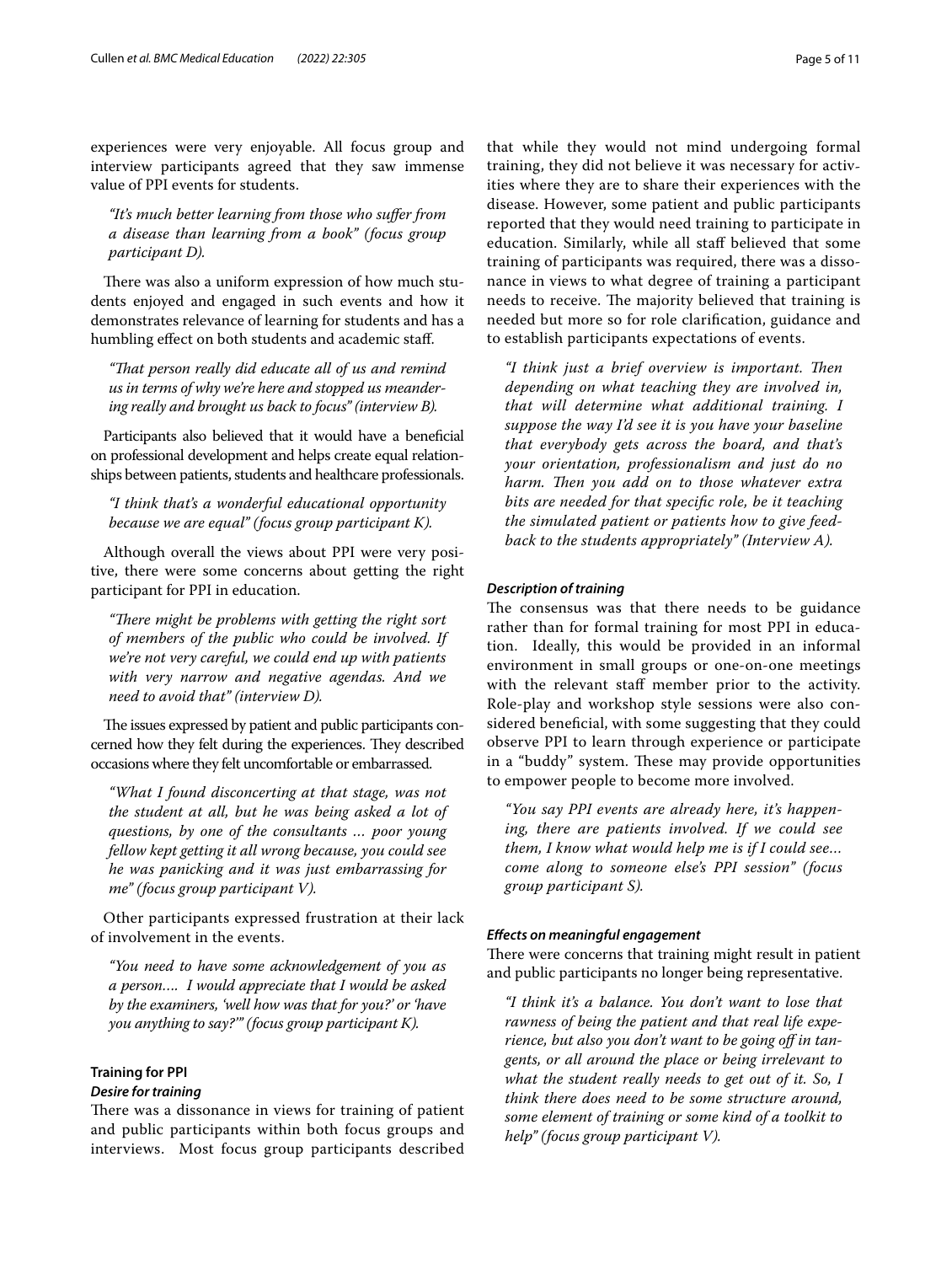Most academic views echoed this statement and expressed concern if training is provided beyond general information on the organization and running of the event.

*"If a patient is coming in to tell their story about their experience, then probably you need less training for that because you don't want to shape the patient's story either. You want it to be theirs and for them to take ownership of it" (interview F).*

Staff and patients also suggested that training on PPI needs to be provided for academics to teaching them about building relationships to optimize PPI in education.

*"It is not just about having the right people, patients. It's also about training the academics and the researchers to understand what meaningful engagement is" (interview C).*

# **Challenges / Barriers for PPI** *Patient and public challenges/barriers*

# Patient and public participants mainly focused on their own barriers and limitations to involvement. While many were confdent in their ability to participate in education, others expressed some concerns, including challenges with public speaking.

*"I wouldn't know much other than the experiences I was involved with, I don't know whether that sort of thing would be enough" (focus Group participant G).*

Despite the desire to increase the current level of involvement some focus group participants believed that they would feel unequipped unless guided if involved at higher levels such as curricula design.

Availability and illness were other barriers mentioned by participants.

*"My eye condition, I've been struggling, since last September I've spent more times in A&E, more times at home in pain and even when I'm fnished here guess where I'm going" (focus group participant O).*

Feeling of not meaningfully contributing was another barrier expressed by focus groups. Lack of confdence with public speaking, along with availability and illness, were also considered barriers to PPI by staf.

Multiple participants expressed concern of having the optimal PPI participants, in terms of diversity and the best fit, where certain subsets of PPI participants are difficult to recruit, for example younger adults as they may be working or have other commitments or diferent socioeconomic classes of participants. Patient selection was also considered a challenge for PPI.

*"You'll always encounter a challenging person or challenging patient. Tat certainly needs to be managed because students are vulnerable. They're learning. They're being exposed as they're developing their skills" (interview A).*

Academics also expressed concerns for patient and public participants themselves.

*"You also have to be careful and mind that person because what you don't want is that person telling their story, reliving their trauma. They need to have been at a particular stage of their story that they can tell their story without reliving and upsetting themselves" (interview B).*

Another challenge is that PPI may give too specifc of a view into a particular disease for a particular person.

*"Everyone's illness experience is so diferent. So, I guess there's a danger there of possibly that becomes too specifc or that students might identify, okay, well, this is what it's like to be a carer for person with dementia, and not realize that that's so diferent for everyone or somebody might have a completely diferent take on that situation" (interview F).*

# *Academic facilitators challenges/barriers*

Barriers for academic involvement were also discussed. Interviewees discussed the risk that PPI could be viewed as an obligation, with a lack of appreciation of the value to education.

#### *Institutional challenges/barriers*

Staff also discussed a number of institutional barriers to PPI. Lack of adequate resources, time, standardised frameworks and strategy for inclusion were mentioned.

## **Facilitators of PPI**

## *Patient and public facilitators*

All participants discussed facilitators for PPI in education, however, staf also discussed facilitators for PPI at an institutional level, which was mainly silent in the focus groups. All study participants believed that payment was important to show appreciation for patient and public participation and that people will not lose money for participating or be excluded because they could not aford to participate.

"I do think payment is important. There are people *who would get involved in a voluntary basis. From a coordinators point of view, it's much easier to get commitment when there's a payment. I also think it values their time." (interview A).*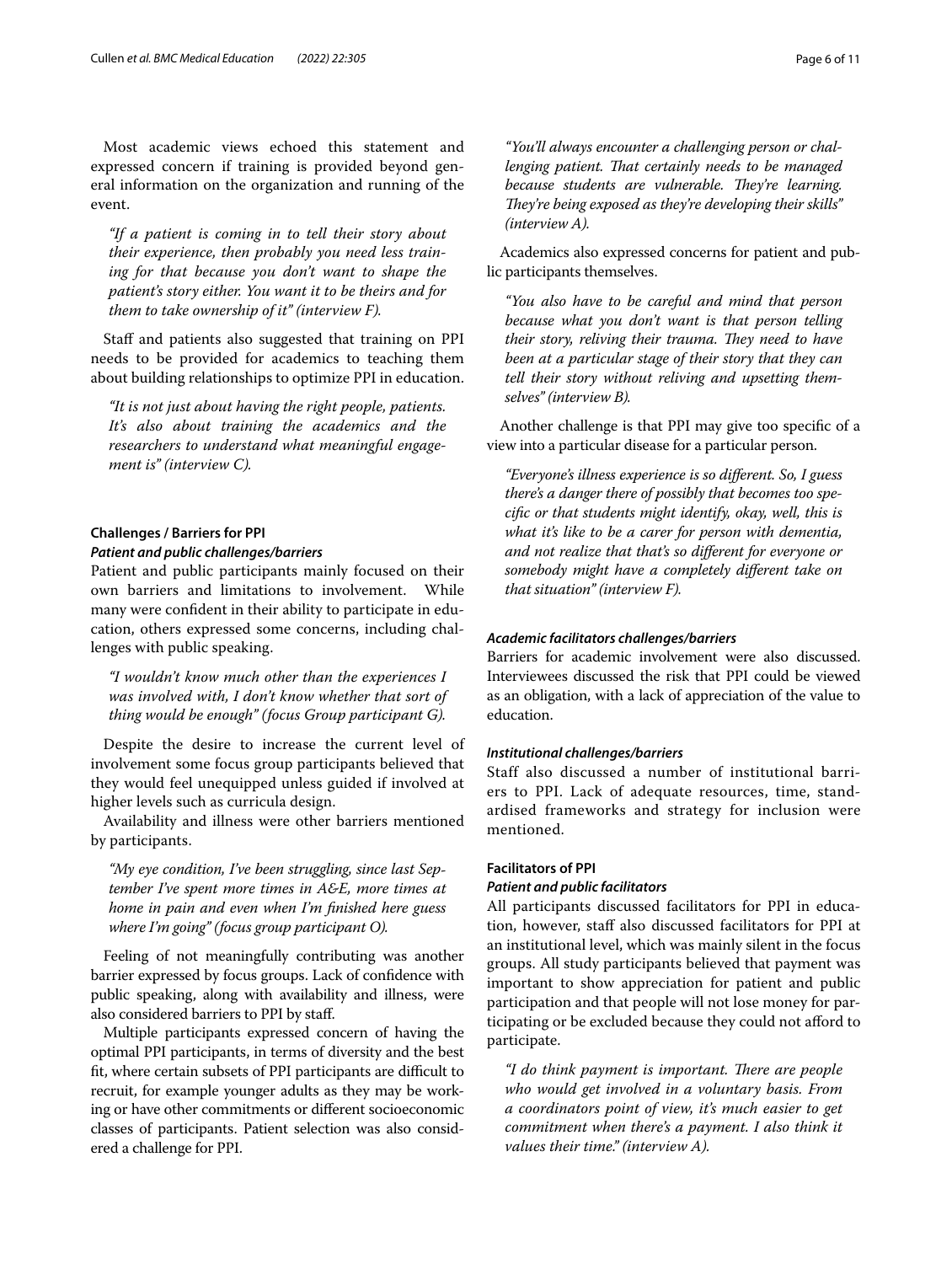Hospitality was also considered very important in terms of organizing and paying for transport to and from events and providing refreshments.

*"It's very nice the one-4-all vouchers, the teas and cofee and all that…. you just feel you're being well treated (focus group participant N).*

The primary intangible motivation factor for patient participants was a feeling of that they were giving back and helping to improve and advance the healthcare system.

*"Giving back and making it better for other patients, making the system better you know …more patient centric" (focus group participant V).*

The need to feel that participants are contributing meaningfully and that they themselves are also gaining from the experience was expressed as essential to achieve sustainability of events. One focus group participant expressed that their primary reason for not getting more involved was:

*"if I felt I wasn't contributing or I wasn't getting*  something out of it. Those are the main drivers" *(focus group participant S).*

Most participants also said that it a great social event and something to look forward too. The PPI participants enjoy speaking and working with the students and sharing their past experiences. Most study participants had positive views towards a PPI society as a focal point of support and to add to the social aspect of PPI in education.

*"So, anything to create a community, I think would be really useful" (interview C).*

*"You link up with a few people and you get to chat to the same people." (focus group participant V).*

The use of formalized titles for patient and public participants was met with a dissonance in views from focus group participants and interviewees. Some patient and public participants appreciated being referred to as an educator.

*"'Expert by experience' Yeah I think it's very nice. I am not one to make a big deal of it, but it is nice" (focus group participant L).*

Consistent communication with staf is important so that participants know who they are to ask for and they recognize the face when participating in PPI. Collegiality and the establishment of strong relationships among academics and PPI participants was considered necessary for sustained PPI. Having a dedicated area for PPI was also useful facility so participants know where to go.

*"I also think having a dedicated space. So again, from my experience with the simulated patients often teaching can happen in multiple diferent places around the college. Now we have the patient lounge in the new building. So, they always know to come to the patient lounge, and if they arrive early or whenever they arrive, the patients in the lounge can chat to each other" (interview A).*

#### *Academic and institutional facilitators*

Staff considered implementation of a strategic framework for organizing and hosting PPI events a major institutional facilitator of PPI. Through this framework payment of participant in accordance with their level of involvement needs to be standardised throughout all departments along with standard operating procedures (SOPs). It was also suggested that diferent frameworks must be developed depending on the level of involvement.

*"Diferent frameworks for very minimal involvement, limited engagement, more engagement and then true collaboration … having a structure in place for maybe those diferent levels would be very helpful" (interview F).*

#### **Future ideas for PPI**

## *Method of involvement (description)*

All study participants expressed the desire to have more PPI in the education of healthcare professionals. The concept of storytelling, where people talk about their experiences was popular along with co-teaching. There were mixed views in relation to PPI in curricula design, however, the majority reported that with guidance PPI could be of great value.

"They should be involved in the planning stages, they *should be on advisory boards, and so forth to feedback their experiences and their desires for how education should be happening. They should be involved in curriculum design, they should be involved in setting up programmes and actually helping to teach students…as bona fde teachers who are involved in setting up the programme, assessing work and marking and examining students as well." (interview C).*

There was a deep desire by focus group participants to move away from high stress, time-pressurized situations, such as OSCEs, and have PPI sessions in a more relaxed environment, where they could have a personal, less formal, conversation with students. This was not expressed in interviews. Study participants from both cohorts voiced the importance of being on equal terms with the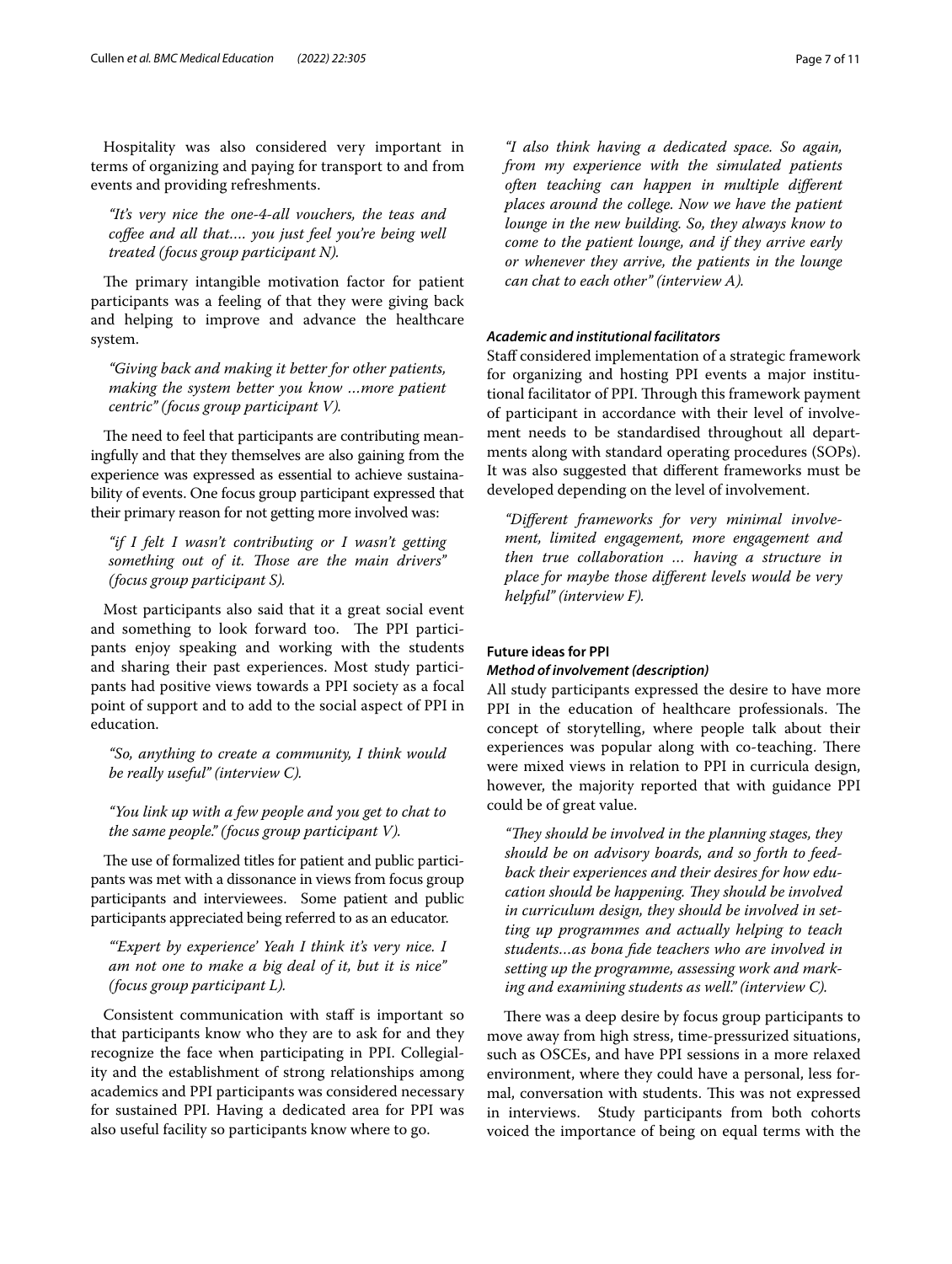students. Regular feedback from all participants to help improve PPI was considered important by everyone.

The common theme that focus group participants believed could be improved on through PPI was communication, knowing how to communicate with people with disabilities and empathy, so that students can get some understanding of what day to day life is like when living with or caring for those with chronic illnesses. They wanted to break down the barriers between healthcare professionals and patients and enhance equality. They believed that caring for patients is about involving the patient in their own care and:

*"Seeing the whole person rather than just dealing with a condition that's in front of them" (focus group participant R).*

*"We want to be at the table, not on the menu" (focus group participant S).*

# *Timing and duration*

Staf believed that PPI needs to be embedded throughout the curriculum.

*"I don't see why PPI shouldn't be there from the very get go" (interview E).*

Focus group participants mainly focused on the practicality of regular PPI and the duration and timing. Many focus group participants emphasized the challenges of getting to the university and suggested either half day or full day events to make their journey to the site meaningful.

#### *Recruitment methodology*

Recruitment was also discussed. Staff were satisfied to recruit patients and members of the public though hospitals as inpatients and in general practice, with some suggesting that we could have more of a partnership with patient advocate associations and use these groups as a method of recruitment. Many focus group participants were satisfed to be recruited for PPI events in a similar manner to how they were recruited for this study, i.e., through patient advocate groups or through their practitioner. Some suggested that there could be an application to become a patient educator on the university website where they could pick and volunteer for certain events. Others mentioned that multiple channels are needed to build a patient database with varied socioeconomic demographics. Popular radio shows were also suggested as a means of raising awareness of PPI and to use it to recruit participants.

*"If you have conditions that's fairly rare and you're attending your GP and they're aware of this program here, they may say, would you be prepared to get involved in PPI because what you have is might be a value in the education system" (focus group participant Q).*

*"Another useful group of organizations that might help academic institutions identify people who might be suitable and add value would be the patient advocacy groups themselves" (interview F).*

# **Discussion**

This study examined key stakeholders' views, experiences and expectations of patient and public involvement (PPI) including the nature of the involvement and requirements for partnership. The five themes that emerged from these focus groups and interviews provide an insight into what is currently happening in PPI in education, what could be going wrong, what is going well and how these events could be improved. This study provides novel insights by comparing and contrasting the views of two group of key stakeholders in PPI.

# **Experiences of patients, members of the public and members of faculty with PPI**

Members of the public are currently involved in education, but their level of involvement is generally low and there is a lack of meaningful engagement in healthcare education. Towle, et al. reported similar fndings in their study, where they reported a lack of sustainable involvement in education that possess authentic partnerships with patients at an institutional level [\[3](#page-10-2)]. Study participants were mainly involved in OSCE exams where their feedback was not sought. Some patient and public participants were more involved in education and participated as storytellers or in workshops with students, and no participants had been involved in curricula design, although there are opportunities for this at the university. The positive experiences of PPI participants were encouraging, with study participants saying how those involved in such events found it social, enjoyable and invaluable to student learning. The negative experiences expressed were also useful as a guide to how events could be improved in the future. Lack of involvement was a major concern, with some questioning whether their input had any value, others also found that the high stress atmosphere of OSCEs made it less enjoyable and made them feel nervous or uncomfortable at times. The desire for patient and members of the public become more involved in education, is echoed in the literature with many authors describing the value it adds to education [[7](#page-10-6), [14\]](#page-10-13).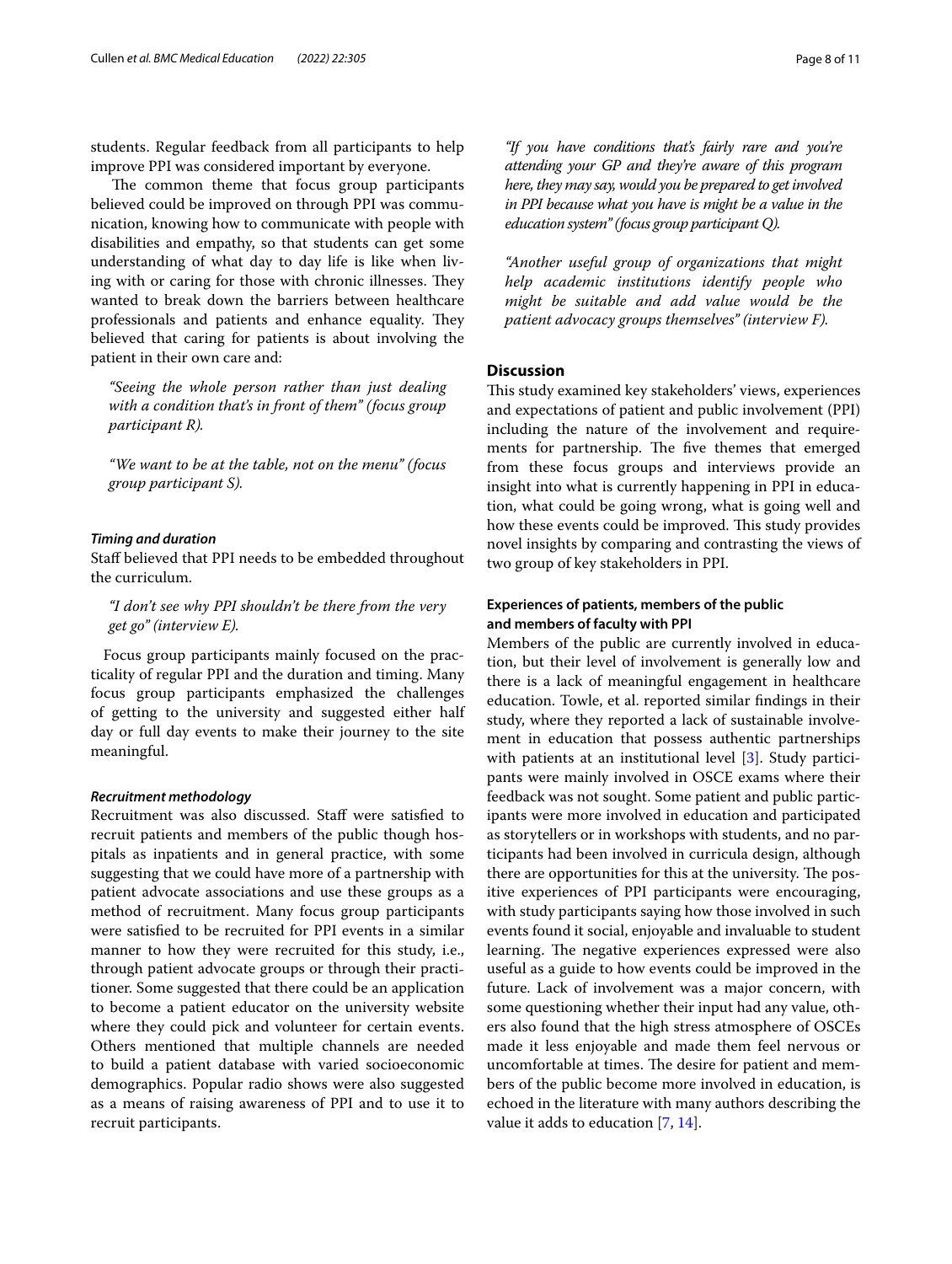# **Views and expectation of patients, members of the public and members of faculty of PPI**

Wykurz and Kelly concluded from their systematic review, that when patients are trained, supported and paid they could become colleagues in the education of healthcare professionals rather than an educational resource  $[28-30]$  $[28-30]$ . The need for support and payment was deemed important by all study participants. Most preferred the concept of informal training rather than formal training. This reflected perceived needs, and a concern that formal training would make people less representative. Harrison, et al. similarly suggested that training could prevent PPI participants from being the average representative from that population  $[18]$  $[18]$ . This is in line with "professionalization paradox", which asserts that if a participant receives training, they will achieve a level of professional socialisation that may compromise their status as the average representative  $[31-33]$  $[31-33]$ . Although most participants believed that there was no need for formalised training; good guidance and support was considered essential. Molley, et al. similarly concluded that early discussion of patient expectation and clear communication about the projects direction is required to promote continued success in partnership between health professionals and patients [\[34\]](#page-10-31). Training might, however, be required to achieve higher levels of involvement [\[6](#page-10-5)]. Despite the reported importance of feedback in PPI, both on participants performance and event organisation, very few studies have attempted to answer 'how' or 'why' a particular intervention worked [[6\]](#page-10-5). Addressing participant expectations of the outcomes and support before the beginning of the process could help manage expectations. This, along with regular feedback, and acknowledging involvement, are essential to sustainability [[4](#page-10-3), [19](#page-10-18)]. Most participants believed that creating a community of PPI participants was important.

The barriers to PPI highlighted in this study show the potential challenges to be overcome. In relation to patient and public participants themselves, the main barriers were availability and illness, which could be mitigated through fexibility in scheduling PPI and increasing the pool of people willing to become involved. This would also help to increase diversity. Confdence and fear of public speaking was also a recognised barrier to becoming more involved that could be addressed through appropriate guidance, support, and matching events to participant preferences. Staff also recognised that limited understanding of PPI was a barrier to sustainable PPI, which could be addressed through appropriate training for academic staf. Incorporating PPI into teaching and learning strategies was suggested as institutional driver for increased inclusion. General lack of awareness of PPI among academics is a well reported barrier in the literature [\[3,](#page-10-2) [7](#page-10-6)].

Cost and sustainability of PPI programmes are two aspects of evaluation of PPI programmes that have not been addressed to any great extent in the literature [[6,](#page-10-5) [35](#page-10-32)]. A better understanding of costs and benefts would increase incentives for people to be involved and reduce barriers to participation  $[36]$  $[36]$ . Variations in the payment received by patient and public participants is widely reported, with Towle, et al. reporting a variation of payment models from no payment, expenses only or an hourly rate [[3,](#page-10-2) [37](#page-10-34)]. Pizzo, et al. proposed that a better economic evaluation will result in better targeting of resources and more efective planning, thus increasing the likelihood of a more meaningful PPI, while avoiding tokenism [\[37](#page-10-34)]. Payment was considered important for all participants, not as a primary motivation factor but rather to show that their participation is valued and to include those who may not be able to aford to participate in events. Gordon, et al.'s reported that payment may increase the numbers of PPI participants, thus increasing diversity of conditions and backgrounds. However, they also questioned the impact payment may have on authentic involvement and challenges for patients who are receiving governmental state benefts [\[6](#page-10-5)]. INVOLVE (UK National Advisory Group promoting PPI) and the Oxford Academic Health Science Network provides a guide for payment of PPI participants in research which could be a useful resource when deciding how much is suitable for participants based on their level of involvement and a step towards standardization of payments [[38,](#page-10-35) [39\]](#page-10-36). Along with payment to cover expenses, hospitality in the form of providing refreshments was considered very important as it makes participants feel valued and makes the event more social and enjoyable.

Primary incentives for PPI participants included feeling that they are 'giving back' for care they received in their respective healthcare settings, they are helping to educate the future healthcare professionals and improve healthcare services. People also enjoyed activities that were sociable. Some studies have suggested recognition of PPI participants through the application of a formal academic title  $[3]$  $[3]$ . This was not considered a major incentive by participants although some appreciated being considered an educator or 'expert by experience'.

Gordon, et al. reported in their systematic review how patient-led teaching opportunities can cover a wide diversity of topics including storytelling, history taking, curricula design and inter-professional education  $[6]$  $[6]$  $[6]$ . The preference was for more opportunities for informal PPI with small groups of students. The concept of patients acting as storytellers and co-teachers where patients interact with students are involved in assessments was advocated by all. Most believed that PPI could add value to curricular design and many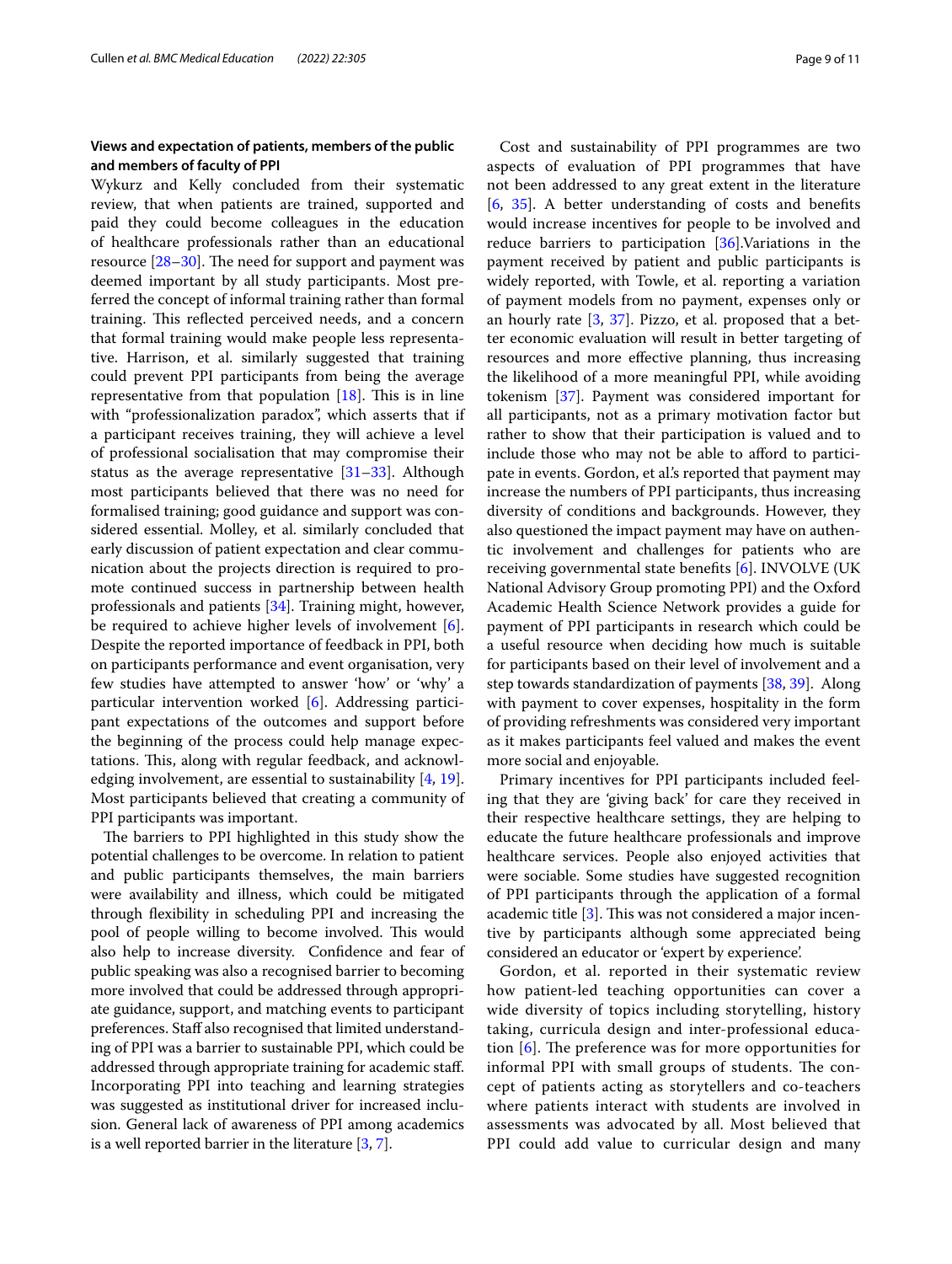patient and public participants indicated they would be happy to be involved if adequate support was provided.

#### **Limitations**

Patients and public were not involved in the conceptualisation of the study, which is the optimal for PPI in research, but were involved in data interpretation and writing the paper. The staff interviewed had some involvement with PPI, either through research or education, and therefore there was a potential for bias, although not obvious in the data. Nevertheless, despite the limitations this study provides educational institutions with valuable insights into the perception of PPI in healthcare education.

#### **Implication for future practice/ research**

The findings from this study provide insight into the elements that are needed in the development of a strategic framework, which is essential to obtain sustainable events throughout educational institutions and move away from the current strategy of isolated PPI events with low levels of involvement. This must be formed at an institutional level so that PPI becomes a core principle of health professional education. There needs to be emphasis on building relationships to sustain authentic PPI.

# **Conclusions**

 All stakeholders agreed that there is a need for more strategic and formal involvement of patients and the public to create a culture of best practice in PPI. This requires institutional vision and investment. There needs to be a strategic framework to ensure that PPI is embedded throughout healthcare education programmes at an institutional level and working towards national level. Appropriate guidance and support must be provided, with training if required for higher levels of involvement. Ultimately, the key to authentic and sustainable PPI is building relationships.

#### **Abbreviations**

BEME: Best Evidence Medical Education; COREQ: Consolidated criteria for Reporting Qualitative research; OSCE: Objective Structured Clinical Examinations; PPI: Patient and public Involvement; RCSI: Royal College of Surgeons in Ireland; SOP: standard operating procedures.

#### **Supplementary information**

The online version contains supplementary material available at [https://doi.](https://doi.org/10.1186/s12909-022-03373-z) [org/10.1186/s12909-022-03373-z.](https://doi.org/10.1186/s12909-022-03373-z)

<span id="page-9-1"></span><span id="page-9-0"></span>**Additional fle 1. Additional fle 2.**

#### **Acknowledgements**

The research team would like to acknowledge all patient, public and staff participants who participated in this research. Thanks also to Dr Muirne Spooner who acted as gatekeeper, and Dr Aisling Kerr who assisted with focus groups.

#### **Authors' contributions**

JS and SM were involved in conceptualising the student. MC, JS and CC were involved in creating study methodology, theme sheets, participant information sheets, consent forms, applying for ethical approval and organising focus groups and interviews. Interviews and focus groups were hosted by MC and SG, and supervised by JS or CC. SG transcribed study data. MC and SG conducted primary coding, codes were then reviewed with other members of the research team (JS, CC) and resolved discrepancies by consensus discussion. A consensus of all collaborators was used to develop the fnal structure of relationships between themes and select representative data to illustrate the themes. SF and RF were involved in data interpretation and paper write-up. Literature review and primary write up was conducted by MC. All authors were involved in the fnal editing of the paper. The authors read and approved the fnal manuscript.

#### **Authors' information**

Ms. Megan Cullen, MPSI, BSc. (Pharm), MPharm. Hospital pharmacist, Beaumont Hospital, Dublin.

Dr. Cathal Cadogan, MPSI, BSc. (Pharm), PhD. Associate Professor in Pharmacy Practice at the School of Pharmacy and Pharmaceutical Sciences, Trinity College Dublin (TCD).

Ms. Susmi George MPSI, BSc. (Pharm), MPharm. Pharmacist.

Ms. Siobhan Murphy BSc, MSc, Nurse Tutor, Simulation teaching, and assessment.

Ms. Siobhan Freeney, patient advocate.

Mr. Robbie Fitzpatrick, patient advocate.

Prof. Judith Strawbridge, MPSI, BSC. (Pharm), MSc,(Hospital Pharmacy), PhD. Associate Professor. RCSI Lead for Patient and Public Engagement. Deputy Head (Education) of the School of Pharmacy and Biomolecular Sciences.

#### **Funding**

Funding was provided by the Royal College of Surgeons in Ireland.

#### **Availability of data and materials**

The data that support the fndings of this study are available on request from the corresponding author (MC). The data are not publicly available due to them containing information that could compromise research participant privacy.

#### **Declarations**

#### **Ethics approval and consent to participate**

 This study was approved by the Royal College of Surgeons in Ireland Research and Ethics Committee on the 7th January 2019; study number REC 1069. Written informed consent was obtained by all participants prior to participation in this study. All methods were performed in accordance with relevant guidelines and regulations.

#### **Consent for publication**

Not applicable. **Competing interests**

# The authors declare that they have no competing interests.

#### **Author details**

<sup>1</sup> School of Pharmacy and Biomolecular Sciences, Royal College of Surgeons in Ireland, 123 St Stephen's Green, Dublin, Ireland. <sup>2</sup> Beaumont Hospital Pharmacy Department, Beaumont Hospital, Beaumont, Dublin 9, Ireland. <sup>3</sup> School of Pharmacy and Pharmaceutical Sciences, Trinity College Dublin, Dublin, Ireland. 4 Department of Surgery, RCSI Education and Research Centre, Royal College of Surgeons in Ireland, Beaumont Hospital, Beaumont, Dublin 9, Ireland. <sup>5</sup> Patient and Public Representative, Dublin, Ireland.

#### Received: 2 November 2021 Accepted: 12 April 2022Published online: 22 April 2022